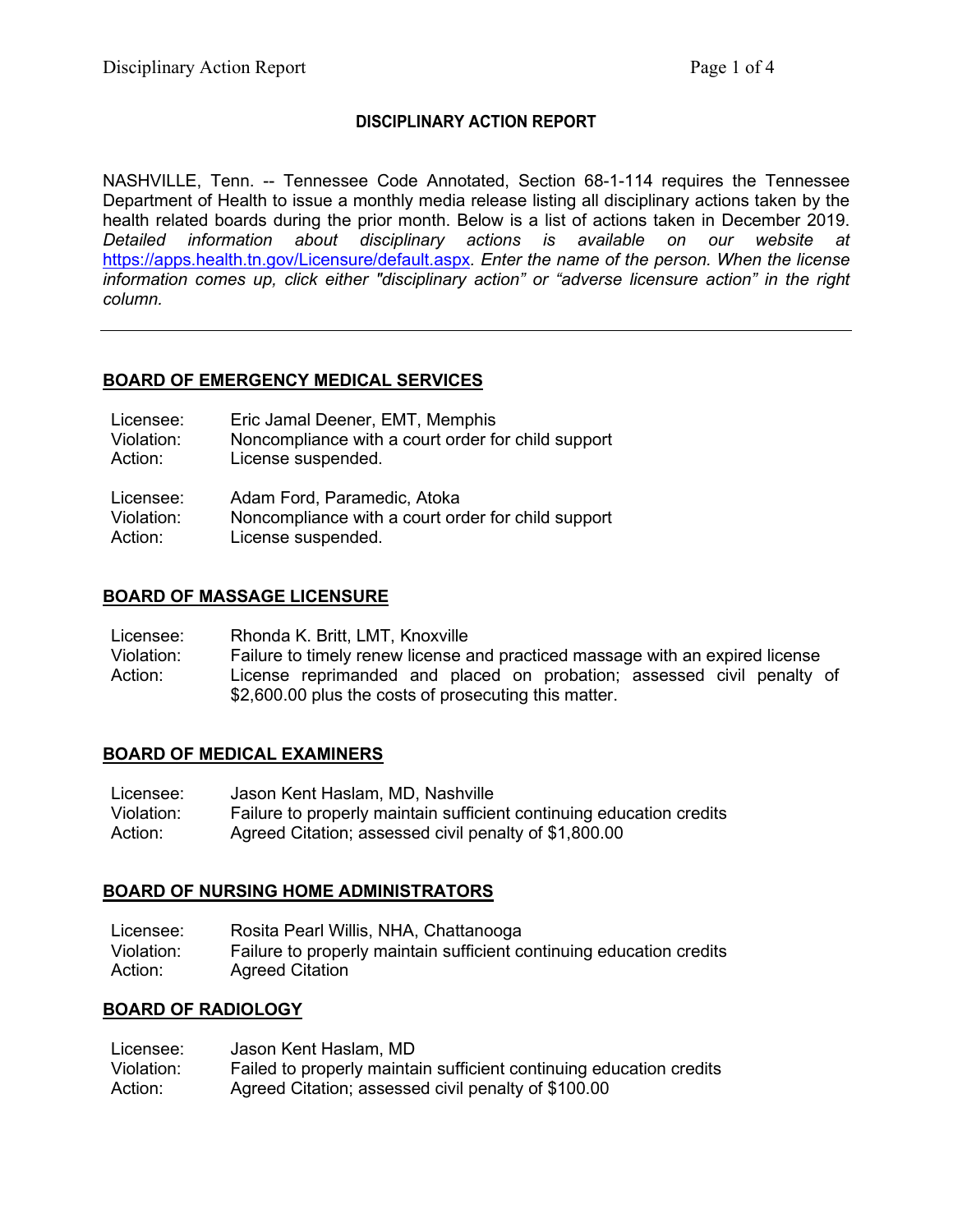| Licensee:<br>Violation:<br>Action: | Kevin King, MDX, Lebanon<br>History of alcohol use disorder.<br>Conditional license granted with terms of Tennessee Medical Foundation<br>advocacy. |
|------------------------------------|-----------------------------------------------------------------------------------------------------------------------------------------------------|
| Licensee:                          | Jessica Dawn Laws, ARRT, Olive Branch, Mississippi                                                                                                  |
| Violation:                         | Failed to properly maintain sufficient continuing education credits                                                                                 |
| Action:                            | Agreed Citation; assessed civil penalty of \$40.00                                                                                                  |
| Licensee:                          | Wendy Michelle Wedekind, ARRT, Nashville                                                                                                            |
| Violation:                         | Engaged in unlicensed performance of X-ray procedures.                                                                                              |
| Action:                            | Agreed Citation; assessed civil penalty of \$300.00                                                                                                 |

# **BOARD OF VETERINARIANS**

| Licensee:  | Cool Springs Veterinary Associates, Brentwood                       |
|------------|---------------------------------------------------------------------|
| Violation: | Failed to timely renew license and operated on an expired license.  |
| Action:    | Agreed Citation; assessed civil penalty of \$300.00                 |
| Licensee:  | Erica Fuller, LVMT, Seymour                                         |
| Violation: | Failed to properly maintain sufficient continuing education credits |
| Action:    | Agreed Citation; assessed civil penalty of \$275.00                 |
| Licensee:  | Nicole Mitchell, DVM, Hendersonville                                |
| Violation: | Failed to timely renew license and practiced on a lapsed license.   |
| Action:    | Agreed Citation; assessed civil penalty of \$300.00                 |

## **ABUSE REGISTRY**

| Name:       | Michael Alley             |
|-------------|---------------------------|
| Abuse:      | Physical/Neglect          |
| Profession: | Home Manager              |
| Name:       | Charly Blankenship        |
| Abuse:      | Exploitation              |
| Profession: | Caregiver                 |
| Name:       | Melissa Ann Marie Carrier |
| Abuse:      | Physical                  |
| Profession: | Not Provided              |
| Name:       | Joel Combs                |
| Abuse:      | Physical/Neglect          |
| Profession: | Direct Support Staff      |
| Name:       | Sarah Cook                |
| Abuse:      | Neglect                   |
|             |                           |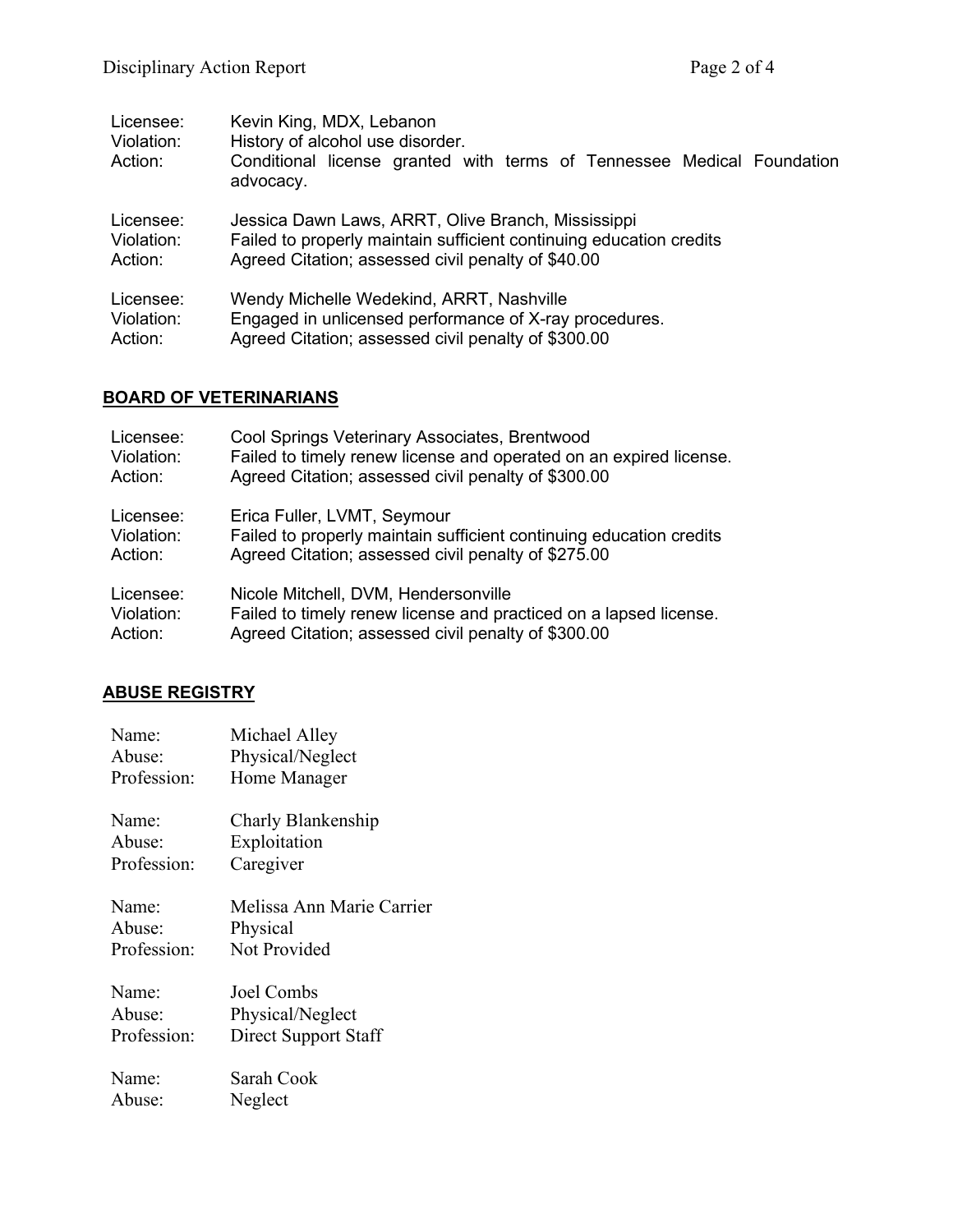| Profession:                    | Direct Support Staff                                  |
|--------------------------------|-------------------------------------------------------|
| Name:<br>Abuse:<br>Profession: | Samantha Nicole Davis<br>Exploitation<br>Not provided |
|                                |                                                       |
| Name:<br>Abuse:                | Sandra Forrest<br>Theft/Misappropriation              |
| Profession:                    | Residential Aide                                      |
| Name:                          | <b>Randy Fortner</b>                                  |
| Abuse:<br>Profession:          | Physical<br>Direct Support Staff                      |
|                                |                                                       |
| Name:                          | Holden Duane Fritz                                    |
| Abuse:<br>Profession:          | Theft/Misappropriation<br>Not Provided                |
|                                |                                                       |
| Name:                          | <b>Ashley Nicole Gross</b>                            |
| Abuse:                         | Exploitation                                          |
| Profession:                    | Caregiver                                             |
| Name:                          | Jade Summer Lynn Inman                                |
| Abuse:                         | Exploitation                                          |
| Profession:                    | Not provided                                          |
| Name:                          | Kimberly Isbell                                       |
| Abuse:                         | Exploitation                                          |
| Profession:                    | Caregiver                                             |
| Name:                          | Talon Johnson                                         |
| Abuse:                         | Exploitation                                          |
| Profession:                    | Caregiver                                             |
| Name:                          | <b>Robert Harrison Lawson</b>                         |
| Abuse:                         | Physical                                              |
| Profession:                    | Not Provided                                          |
| Name:                          | Sydney Mims                                           |
| Abuse:                         | Physical                                              |
| Profession:                    | Direct Support Staff                                  |
| Name:                          | <b>Edward Eugene Roach</b>                            |
| Abuse:                         | Exploitation                                          |